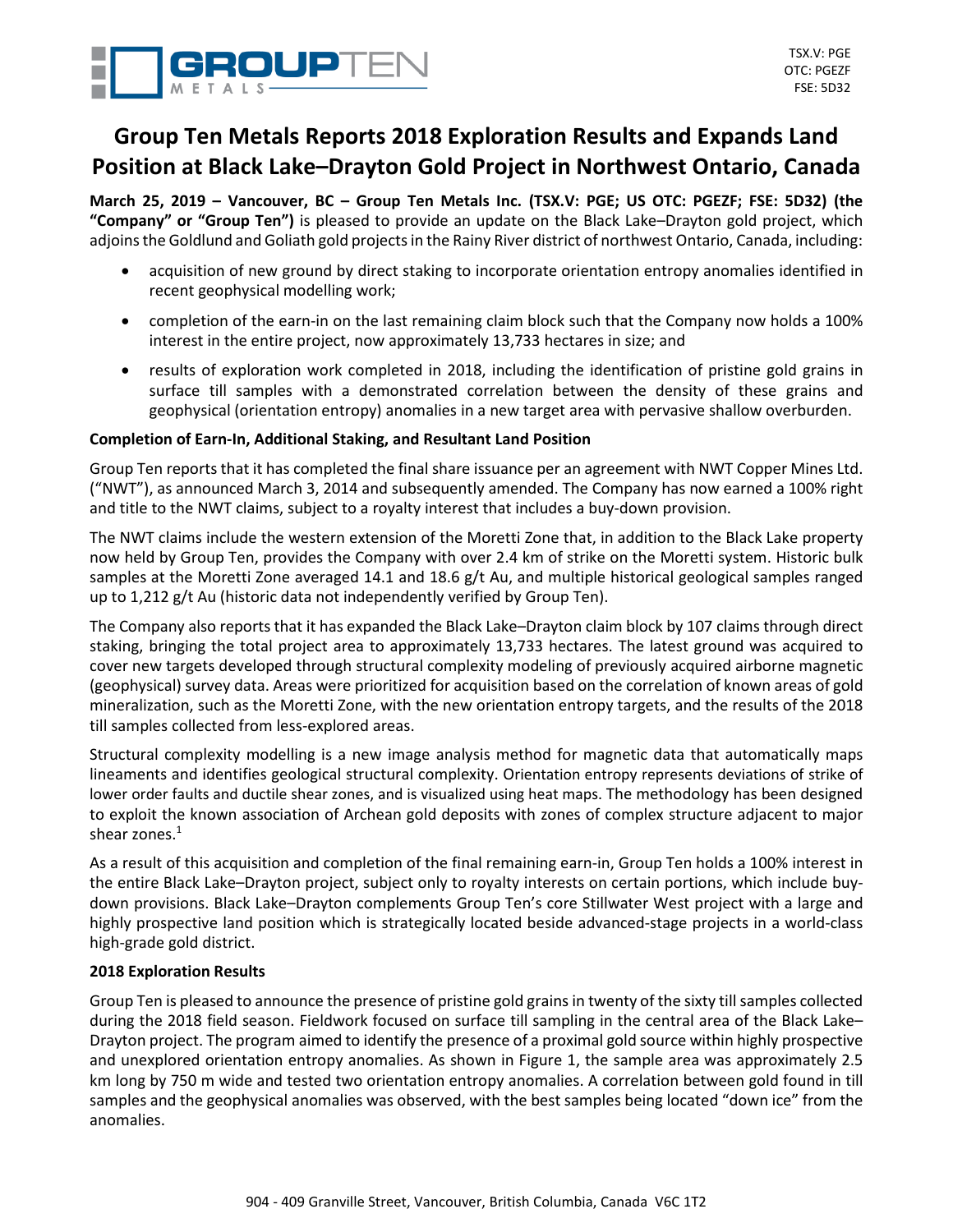

TSX.V: PGE OTC: PGEZF FSE: 5D32

# Figure 1 - Five primary historic target areas and the area of 2018 till sampling program, shown with **orientation entropy (OE) anomalies developed in 2018 over regional geology.**



Of the twenty gold-bearing till samples, five returned three or greater pristine grains and two returned nine pristine grains. Typically, these gold grains are silt-sized, visible, and have a mass of approximately 0.065 grams per grain. Pristine grains have not been transported far from their source, indicating a close source of mineralization. Gold grain analysis normalizes samples to gold grains per 10 kg of bulk sample – see Table 1 for highlights.

These positive results from the Company's first till sampling program on the project are very compelling given the extensive shallow ground cover in the region and the number of significant high-grade occurrences elsewhere on the property, as well as in the broader district, including New Gold's Rainy River Mine, Treasury Metals' Goliath project, and First Mining Gold's Goldlund project. Till sampling of this type played a significant role in the discovery of the Rainy River deposit, which in turn brought attention to the entire district. New discoveries and expansion of existing resources are now ongoing in the belt, and the success of Group Ten's inaugural till sampling program at Black Lake–Drayton is a strong indication of the potential for high-grade gold in the immediate area.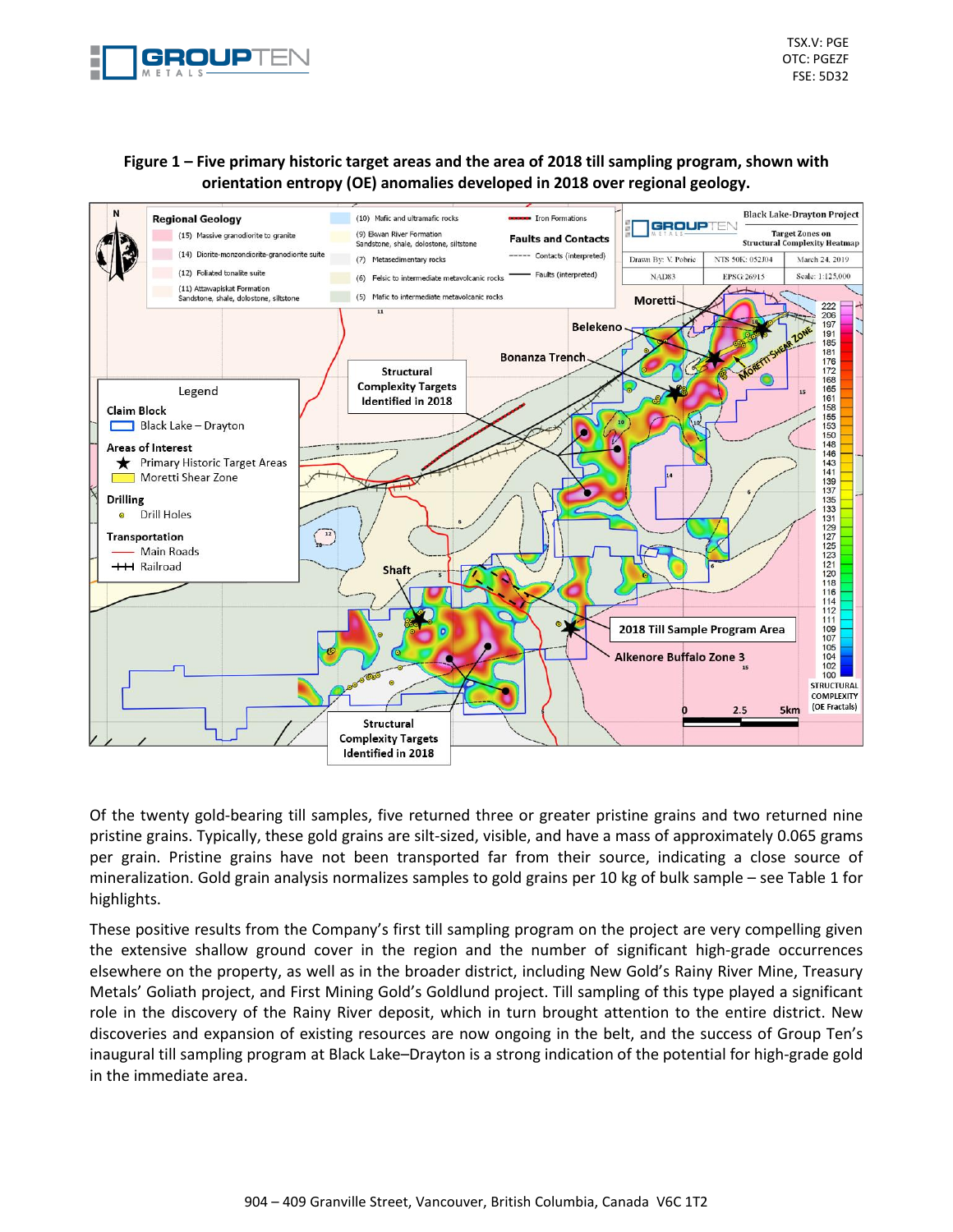

The Company is now working to compile and prioritize targets, including:

- 20 historic showings (see Figure 1 for the five most advanced locations);
- 43 drill targets described in a property-wide targeting report announced July 27, 2017 (including three high-priority targets that require only minor ground-truthing prior to drilling); and
- orientation entropy anomalies identified during the 2018/2019 geophysics survey, till sampling, and follow-up data studies.

| Sample<br><b>Number</b> | Number of Visible Gold Grains |                |                |                | <b>Bulk</b><br>weight (kg) | <b>Calculated Normalized Gold</b><br>Grains per 10 kg |
|-------------------------|-------------------------------|----------------|----------------|----------------|----------------------------|-------------------------------------------------------|
|                         | Total                         | Reshaped       | Modified       | Pristine       |                            | Modified + Pristine                                   |
| 3217007                 | 3                             | 0              | $\overline{2}$ | $\mathbf{1}$   | 13.6                       | 2.2                                                   |
| 3217014                 | 15                            | 10             | 5              | 0              | 14.3                       | 3.5                                                   |
| 3217017                 | 15                            | 3              | 3              | 9              | 15.4                       | 7.8                                                   |
| 3217019                 | $\boldsymbol{9}$              | 4              | $\overline{2}$ | 3              | 14.7                       | 3.4                                                   |
| 3217020                 | 4                             | $\mathbf{1}$   | $\overline{2}$ | $\mathbf{1}$   | 13.2                       | 2.3                                                   |
| 3217029                 | 18                            | 12             | 5              | $\mathbf{1}$   | 15.2                       | 3.9                                                   |
| 3217037                 | 14                            | 10             | $\overline{2}$ | $\overline{2}$ | 12.6                       | 3.2                                                   |
| 3217040                 | 27                            | 14             | 4              | 9              | 13.7                       | 9.5                                                   |
| 3217041                 | 17                            | 12             | $\mathbf{1}$   | 4              | 13.3                       | 3.8                                                   |
| 3217043                 | 15                            | 9              | 5              | $\mathbf{1}$   | 14.1                       | 4.3                                                   |
| 3217044                 | 8                             | 5              | $\mathbf{1}$   | $\overline{2}$ | 14.6                       | 2.1                                                   |
| 3217049                 | 10                            | $\overline{7}$ | $\mathbf{1}$   | $\overline{2}$ | 14.6                       | 2.1                                                   |
| 3217051                 | $\overline{7}$                | 4              | $\mathbf{1}$   | $\overline{2}$ | 13.1                       | 2.3                                                   |
| 3217054                 | $\mathsf{3}$                  | 0              | $\overline{2}$ | $\mathbf{1}$   | 13.9                       | 2.2                                                   |
| 3217057                 | 8                             | 4              | $\mathbf{1}$   | 3              | 13.7                       | 2.9                                                   |

# **Table 1 - Highlights of gold grain values for 2018 surface till samples**

President and CEO Michael Rowley said, "We are very pleased with the success of our first till sampling program at Black Lake–Drayton, a method that has proven very successful historically in similar conditions and in related geology in the Sioux Lookout Deformation Zone, and in the broader Rainy River gold belt. Our results show potential for discovery of a high-grade gold system in a 15-kilometer-long area between the Moretti Zone highgrade historic bulk samples to the northeast and the Shaft target to the west that is historically underexplored because of pervasive shallow ground cover. We have also validated the use of orientation entropy anomalies in target generation and have expanded our land position based on these results. We look forward to further announcements including continued news flow from our flagship Stillwater West project in the very near term."

# **About the Black Lake–Drayton Project**

The Black Lake–Drayton project has been consolidated by the Company in five parcels as four option deals plus direct staking. This has provided Group Ten with 100% ownership on more than 137 km<sup>2</sup> and over 30 km of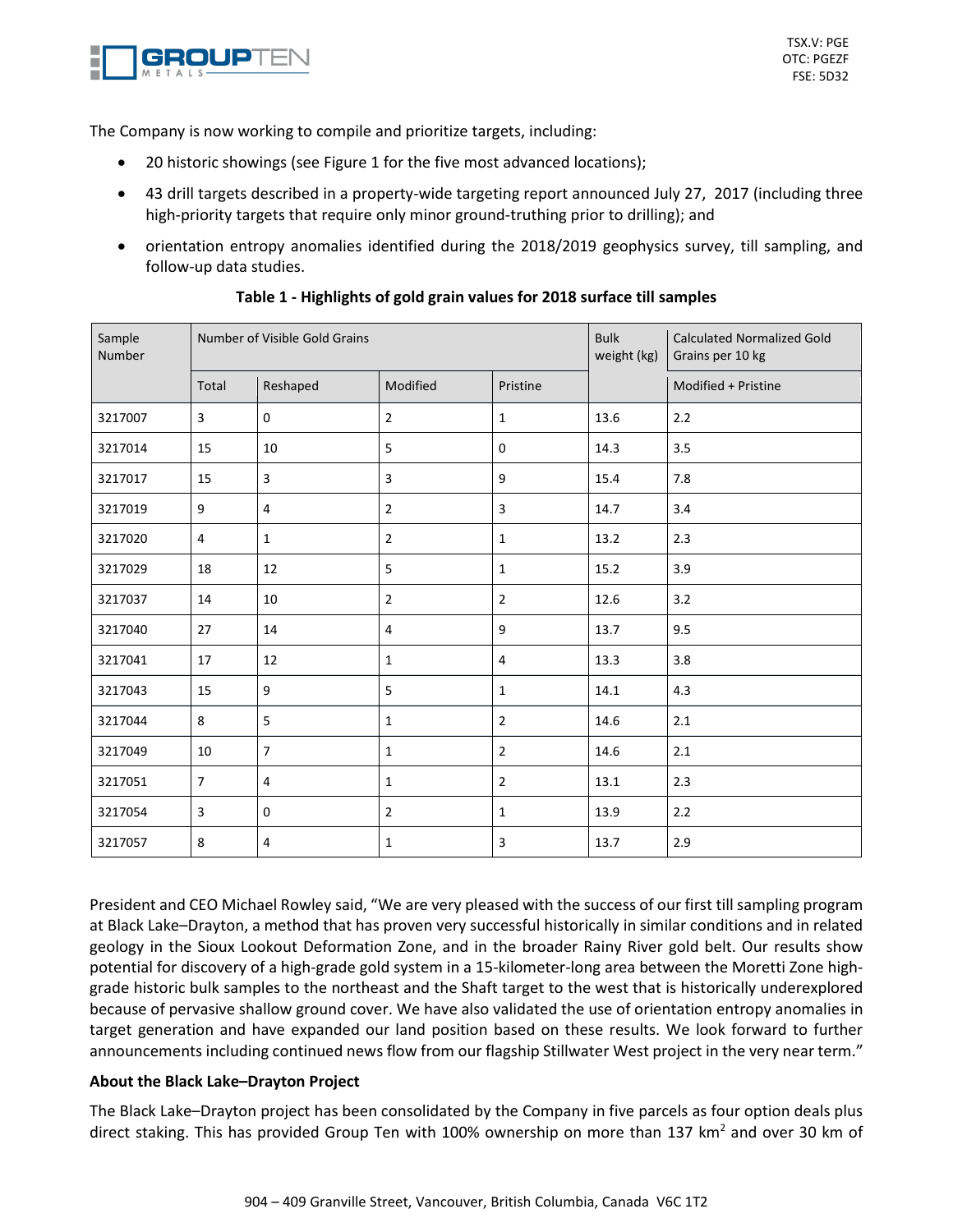

TSX.V: PGE OTC: PGEZF FSE: 5D32

under-explored strike length in the Abrams–Minnitaki Lake Archean greenstone belt, along the northern margin of the Wabigoon sub-province. This highly active gold belt is host to a number of well-known deposits including Goliath (Treasury Metals), Goldlund (First Mining Gold), and Rainy River (New Gold), all of which have seen substantial recent expansions. Since the development of New Gold's Rainy River deposit, 10 Moz of gold has been discovered in the belt (Figure 2).

The Black Lake–Drayton project includes a database with more than 20 historic occurrences, multiple high-grade bulk samples, and over 127 drill holes, in addition to geological, geochemical and geophysical data. Although 43% of past drill holes intercepted gold or copper mineralization, they did not adequately test the mineralized zones which are now better understood in the area. Much of the project remains untested, despite the success of neighbouring deposits with similar geology.

On a regional scale, the project is located in the Abrams–Minnitaki Lake greenstone belt which is south of and parallel to the Birch–Uchi belt, another Archean greenstone belt that is home to a number of high-grade gold producers including Goldcorp's Red Lake mine. Despite its proximity to the Red Lake area and the Birch–Uchi belt, the Abrams–Minnitaki greenstone belt remained under-explored into the 1990s due to persistent ground cover and limited road access. In the past two decades, new roads and improved exploration techniques have led to the delineation of multiple multi-million-ounce high-grade gold reserves and resources on numerous projects in the belt.



## **Figure 2 - Rainy River Gold District and the Sioux Lookout Deformation Zone**

## **Management Change**

The Company announces that Mr. Tim Thiessen has been appointed to the role of Chief Financial Officer (CFO) for an interim period. Mr. Thiessen was CFO of Group Ten from May 2017 to September 2018 and the Company